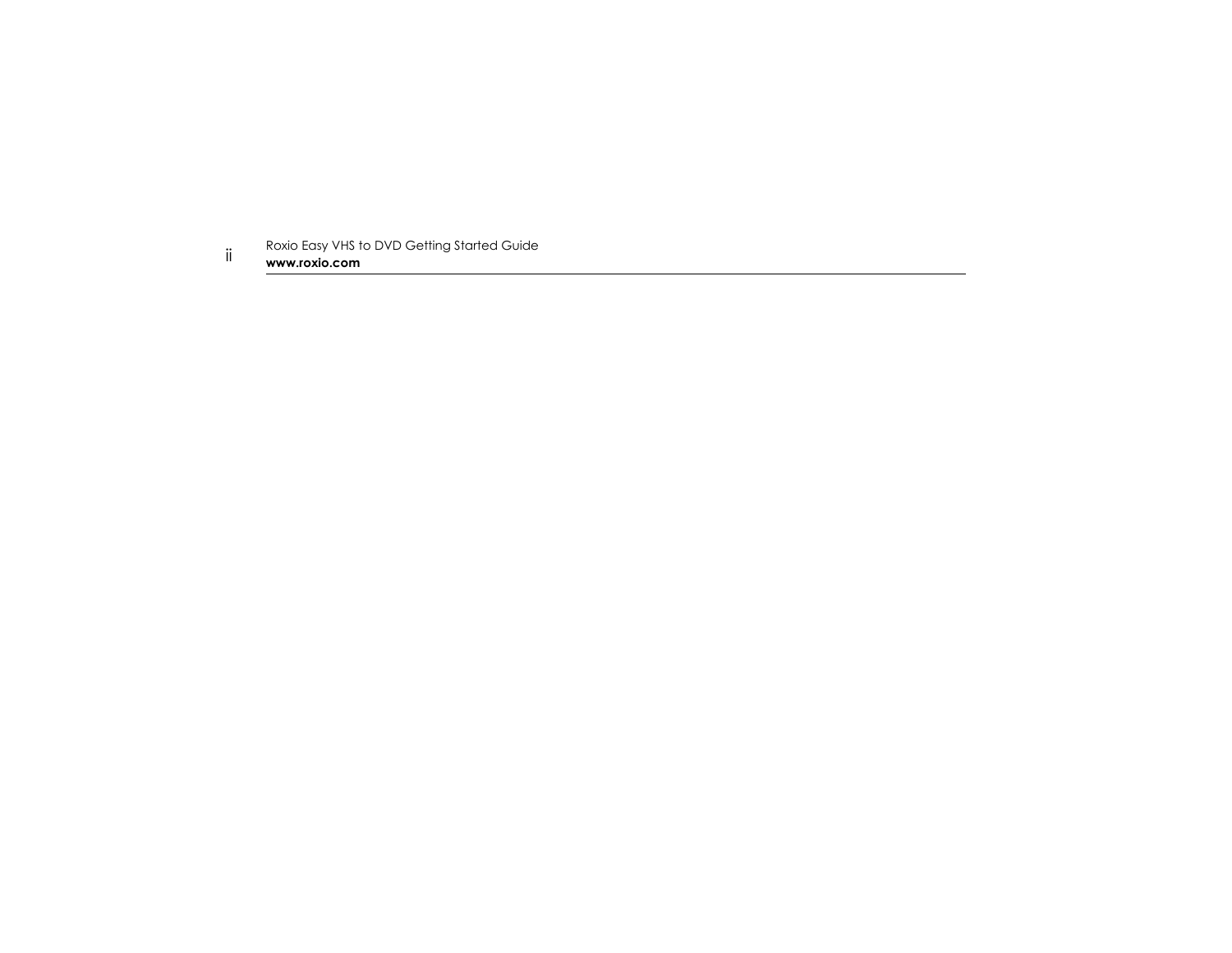## Get Started with Roxio Easy VHS to DVD

#### **In this guide**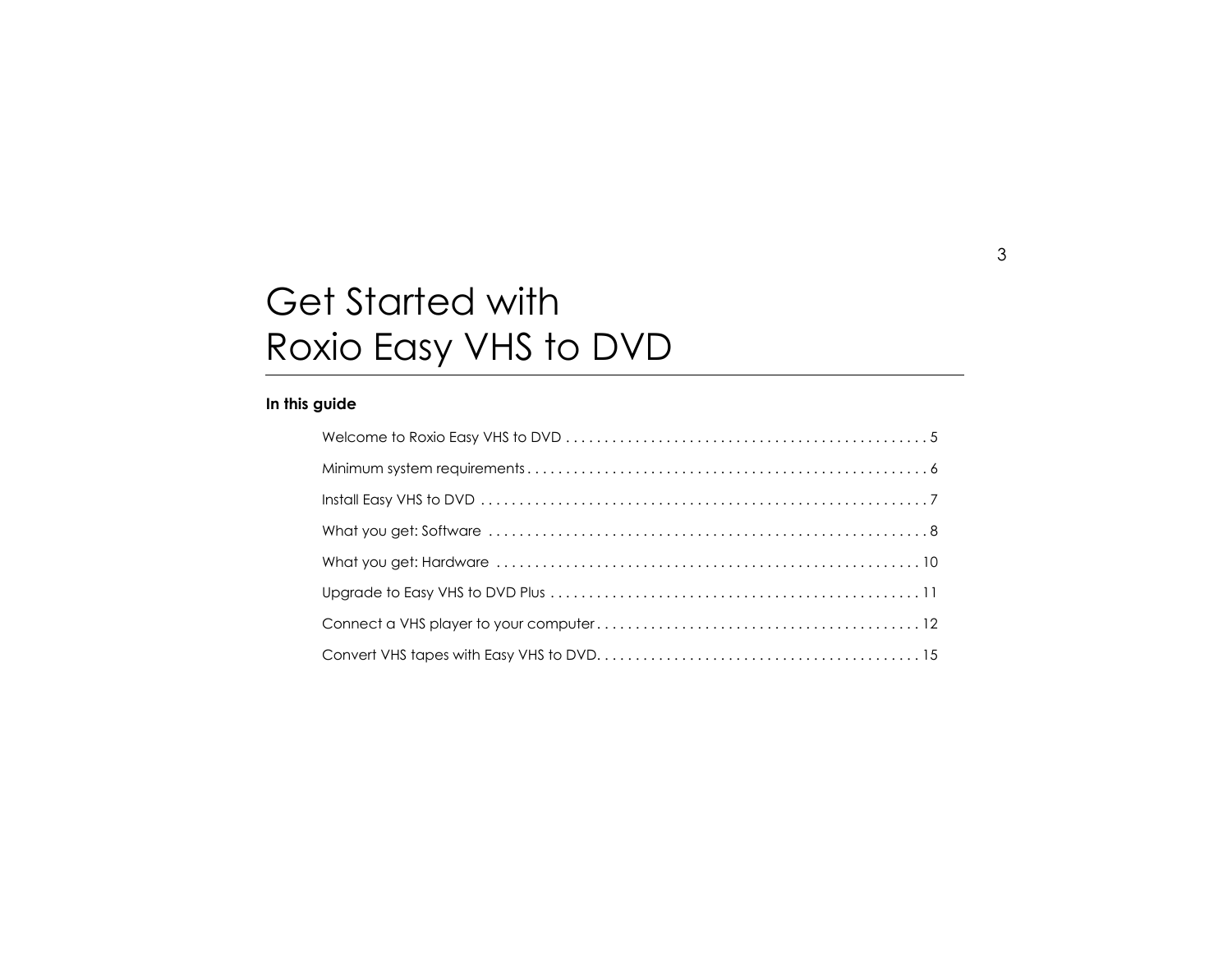4

#### Legal Information

Copyright © 1994-2012 Corel Corporation or its subsidiaries. All rights reserved. Roxio and Roxio Easy VHS to DVD are trademarks or registered trademarks of Corel Corporation or its subsidiaries in the USA and other countries. All other names and logos are the respective property of their owners. This software is protected by copyright law and international treaties. Unauthorized reproduction or distribution of any portion is prohibited by law.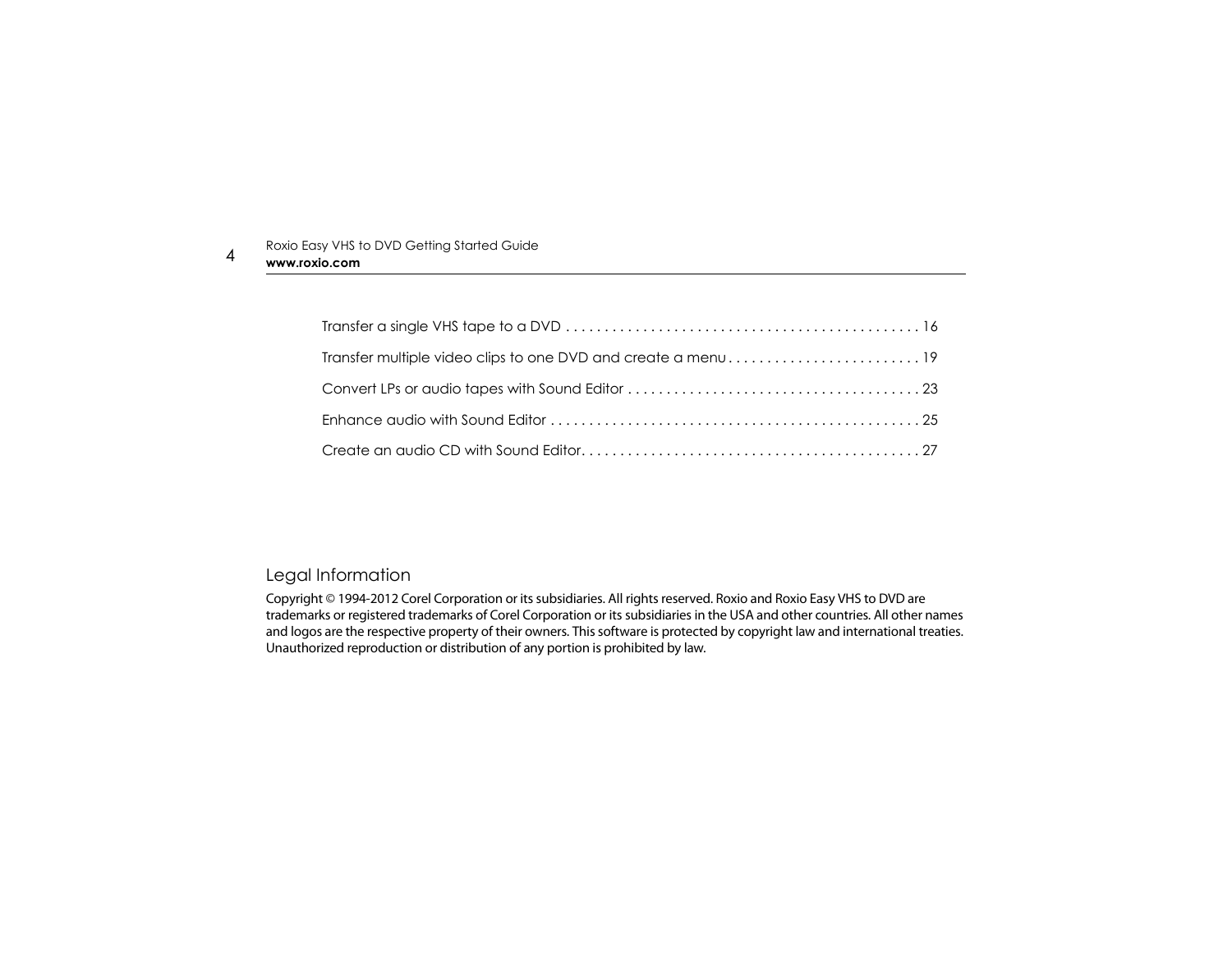## <span id="page-4-0"></span>Welcome to Roxio Easy VHS to DVD

Roxio Easy VHS to DVD and Roxio Easy VHS to DVD Plus are two of the best solutions yet for preserving your cherished VHS recordings. Both products help you easily transfer video from VHS or other analog tape to your computer, where you can burn it directly to a DVD or reformat it for playback on a wide range of hand-held devices.

We've also included software to help you digitize your LP collection and create disc labels.

#### About this guide

This guide provides an overview of both Easy VHS to DVD and Easy VHS to DVD Plus to help you get started. It explains how to connect your VCR to your computer, how to use the included capture device, and how to burn VHS video onto a DVD. Unless otherwise noted, references to Easy VHS to DVD also apply to Easy VHS to DVD Plus.

For more detailed information, click one of the many Help buttons available within your application.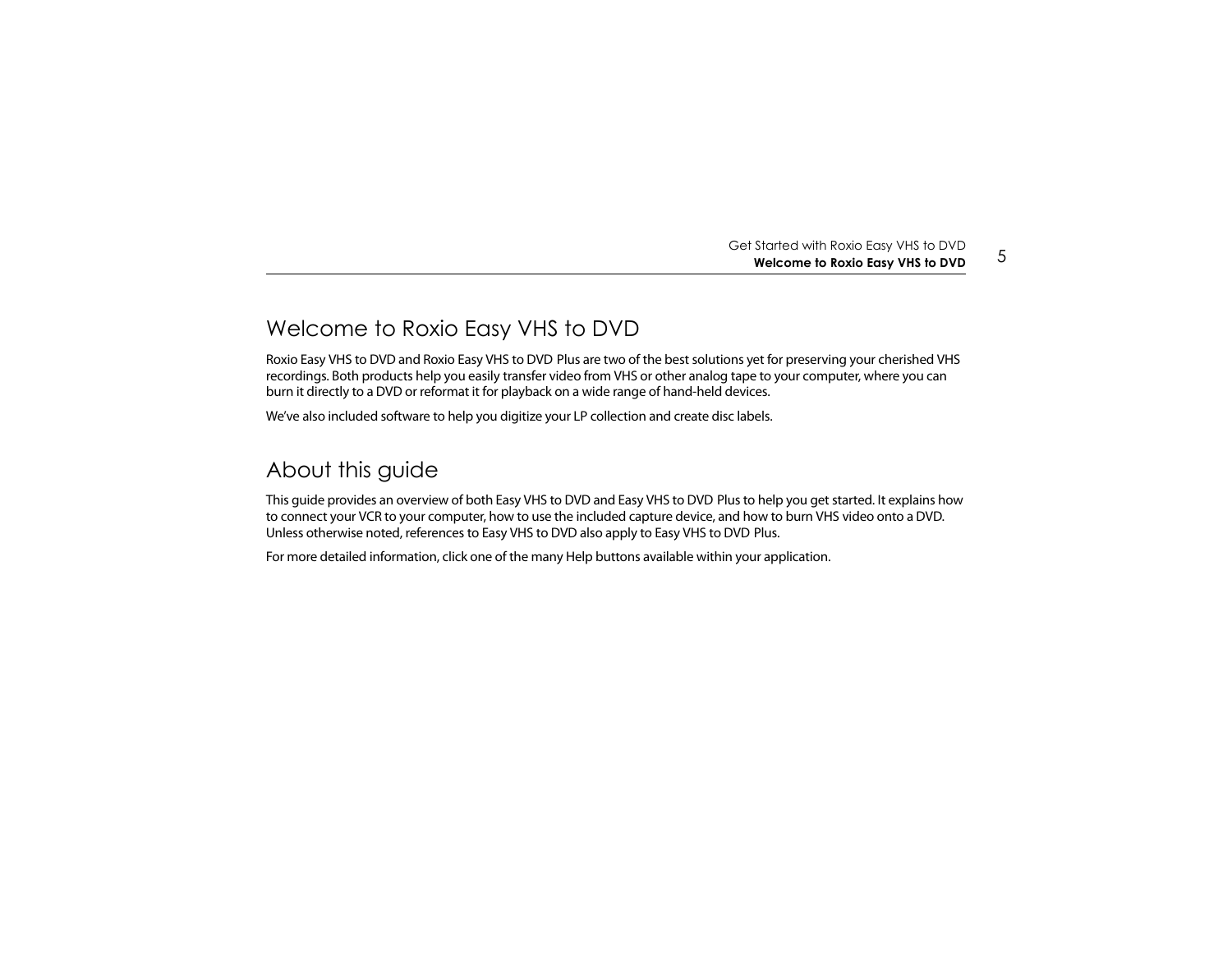#### <span id="page-5-0"></span>Minimum system requirements

- ■Microsoft® Windows 7 Home Premium, Windows Vista® Home Basic (SP1), Windows® XP (SP3 for 32-bit, SP2 for 64-bit)
- ■ 1.6 GHz processor and 512 MB RAM, or the minimum requirements of your computer's operating system, whichever is higher
- ■DirectX 9 compatible graphics card or higher, sound card, DVD-ROM drive
- ■2 GB of free hard drive space for installation
- ■Windows Media Player 10, 11 or 12
- ■DVD writer to burn DVDs
- ■Internet Explorer 7, 8 or 9
- ■One available USB 2.0 port
- ■Minimum screen resolution of 1024-by-768

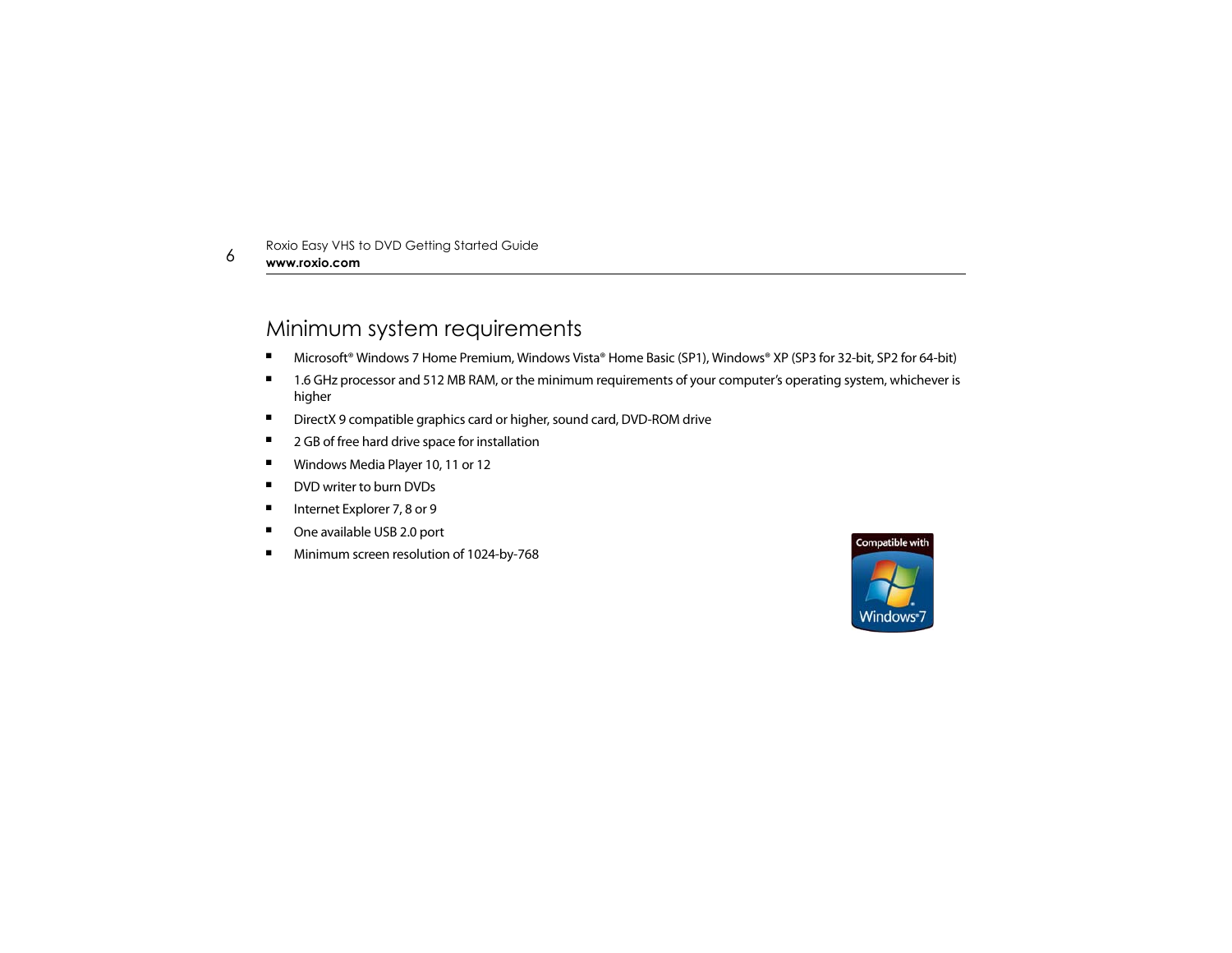7

#### <span id="page-6-0"></span>Install Easy VHS to DVD

- **1**Insert the installation disc.
- **2**If a Windows Autoplay dialog appears, click **Run Setup.exe** (as shown below).



- **3** If a Windows Autoplay dialog does not appear, navigate to the Easy VHS to DVD folder on the disc, and double-click the **Setup.exe** file.
- **4**Follow the on-screen instructions to complete the installation and, if desired, upgrade to Easy VHS to DVD Plus,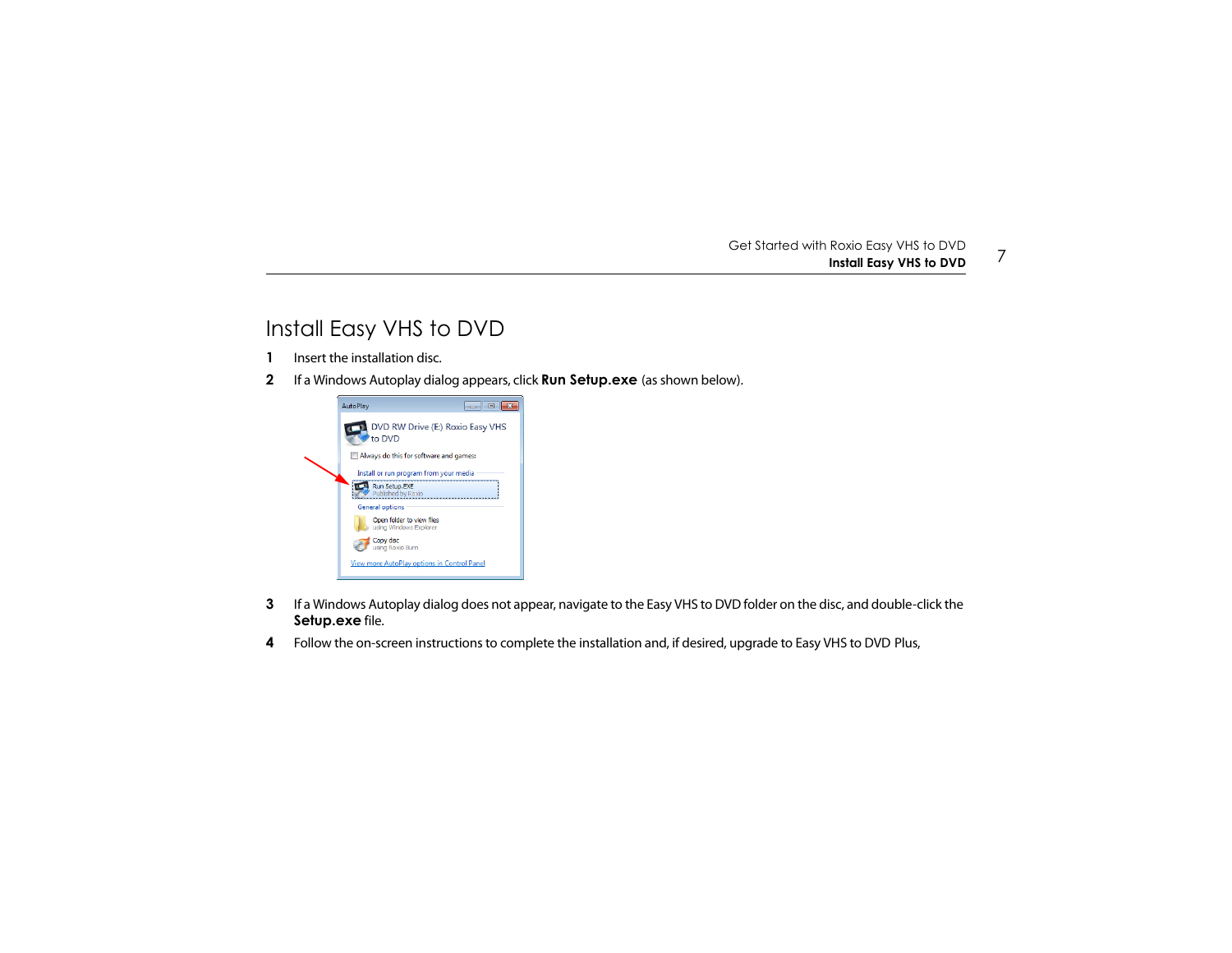## <span id="page-7-0"></span>What you get: Software

Easy VHS to DVD and Easy VHS to DVD Plus come with three great Roxio applications:



**Easy VHS to DVD** — Use this application to transfer video from VHS tape directly to a DVD. It also converts tapes to digital files that can be exported to formats compatible with iPhone, iPad, and other portable devices. To launch Easy VHS to DVD, double-click its desktop icon (shown at left).



**Sound Editor** — Sound Editor is the go-to application for converting your vinyl LPs to digital music files. Sound Editor enhances recordings and saves them in many of the most popular music formats. To launch Sound Editor, double-click its desktop icon (shown at left).



**Roxio Express Labeler** — Create professional quality disc labels using standard paper labels or the laserwriting capabilities of your disc drive. Roxio Express Labeler supports both LightScribe and LabelFlash drives. To launch Roxio Express Labeler, click the Windows **Start** button, open the programs list, and navigate to the Roxio program group.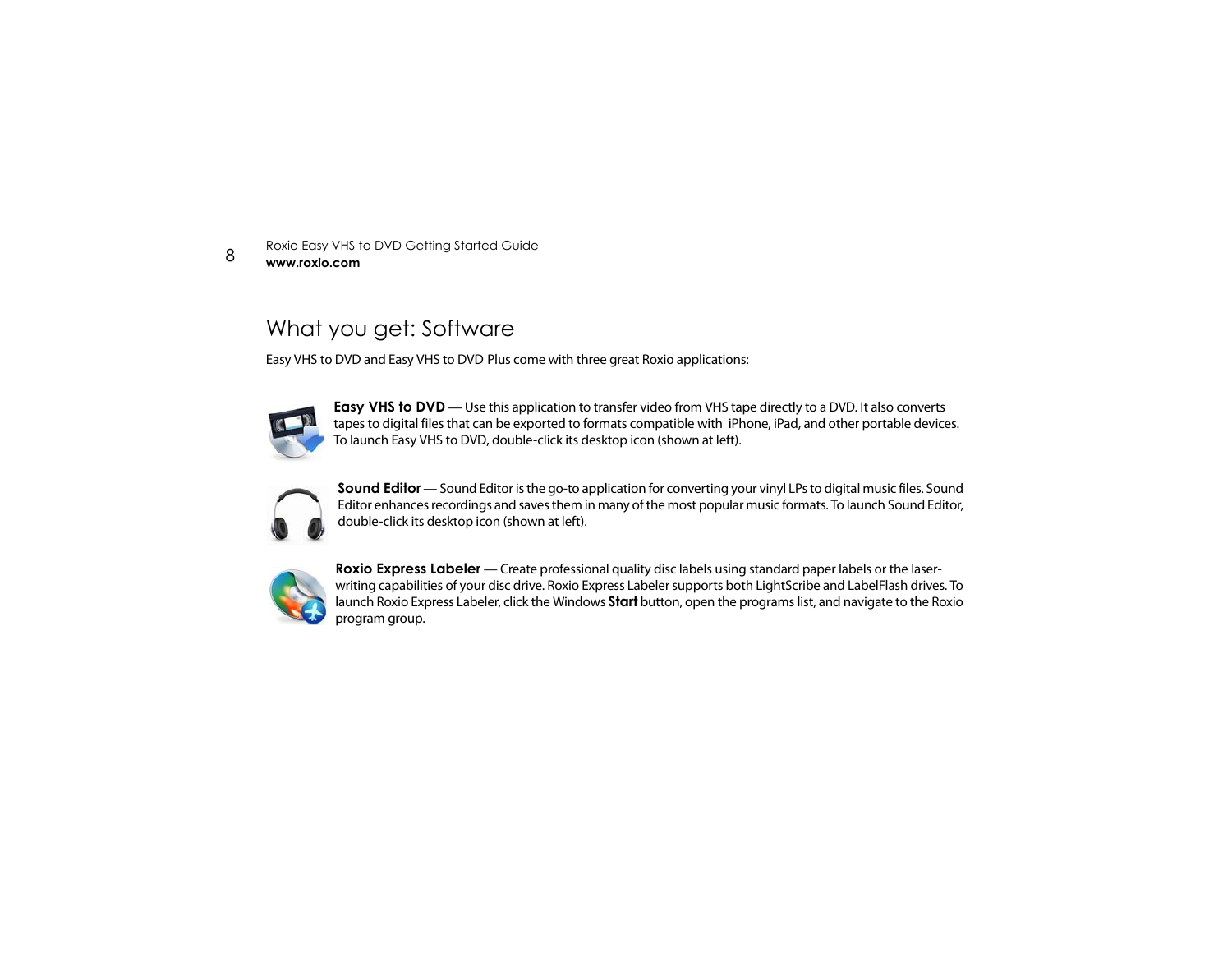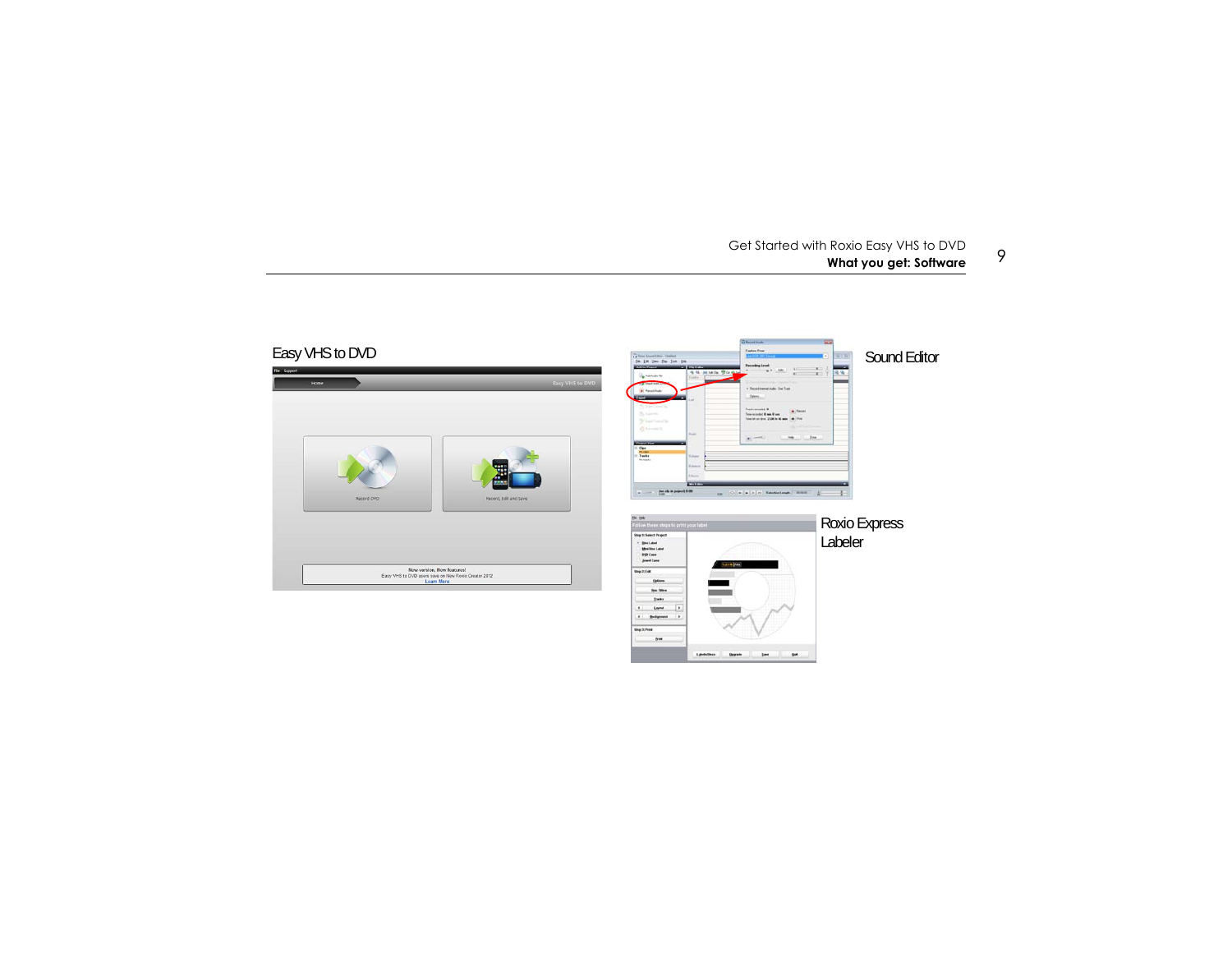## <span id="page-9-0"></span>What you get: Hardware

Easy VHS to DVD includes the USB device you'll need to convert VHS tapes to DVD.

**Roxio Video Capture USB** — Plug this device into a USB 2.0 port on your computer.

**SCART adaptor (Europe only)** — This adaptor converts the SCART out connection on the VCR to standard RCA audio and composite video.



The Roxio Video Capture USB device.



**SCART** adaptor.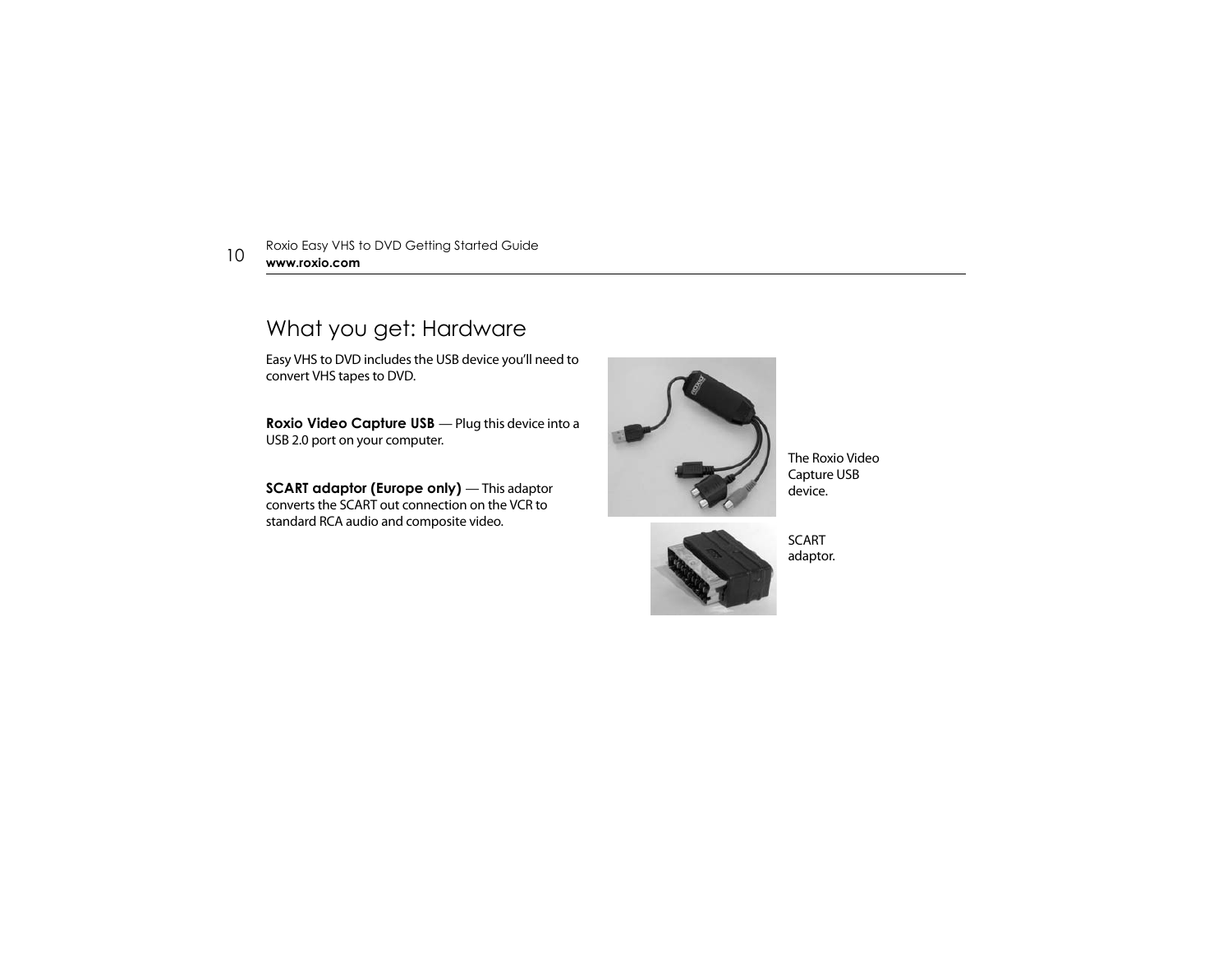#### <span id="page-10-0"></span>Upgrade to Easy VHS to DVD Plus

Easy VHS to DVD Plus includes these additional features:

- ■Video noise reduction
- ■Basic and advanced video stabilization
- ■Basic and advanced color correction
- ■Transitions and rolling credits
- ■Split movies too big to fit on one DVD

#### How to upgrade

When you purchase an upgrade, a product key is emailed to you. Enter the key to unlock all the features of Easy VHS to DVD Plus. To upgrade, select **Support** > **Upgrade to Easy VHS to DVD Plus**. If a User Account Control message appears, click **Yes** to continue.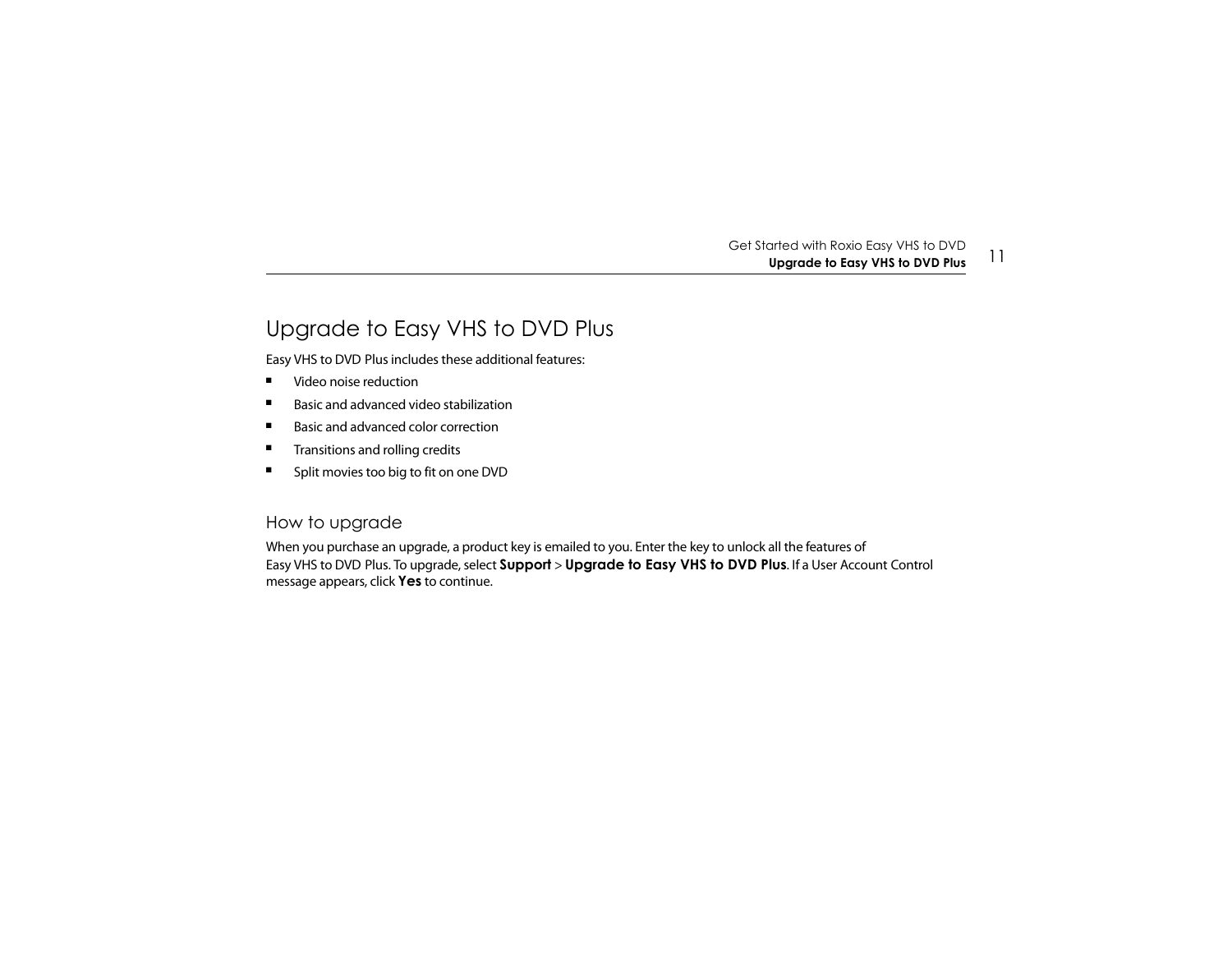#### <span id="page-11-0"></span>Connect a VHS player to your computer

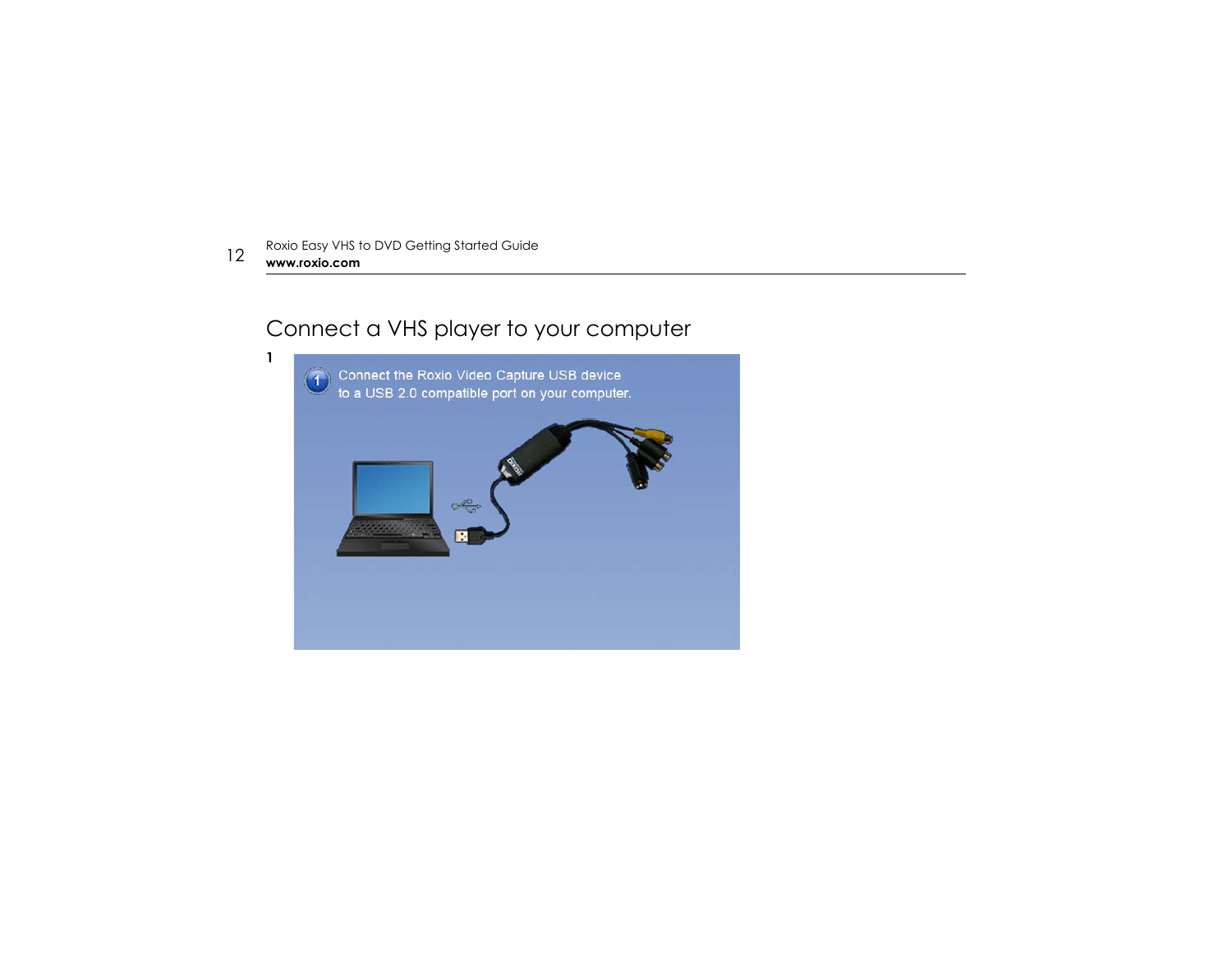



Note: You must use a SCART Out adaptor to connect to European VHS players.

**Tip:** Which video connector should I use? Depending on the VCR, you'll have a choice of using either the Composite video connector (the yellow plug) or the higher quality S-Video connector (the single, black plug). Whenever possible, we recommend using S-Video.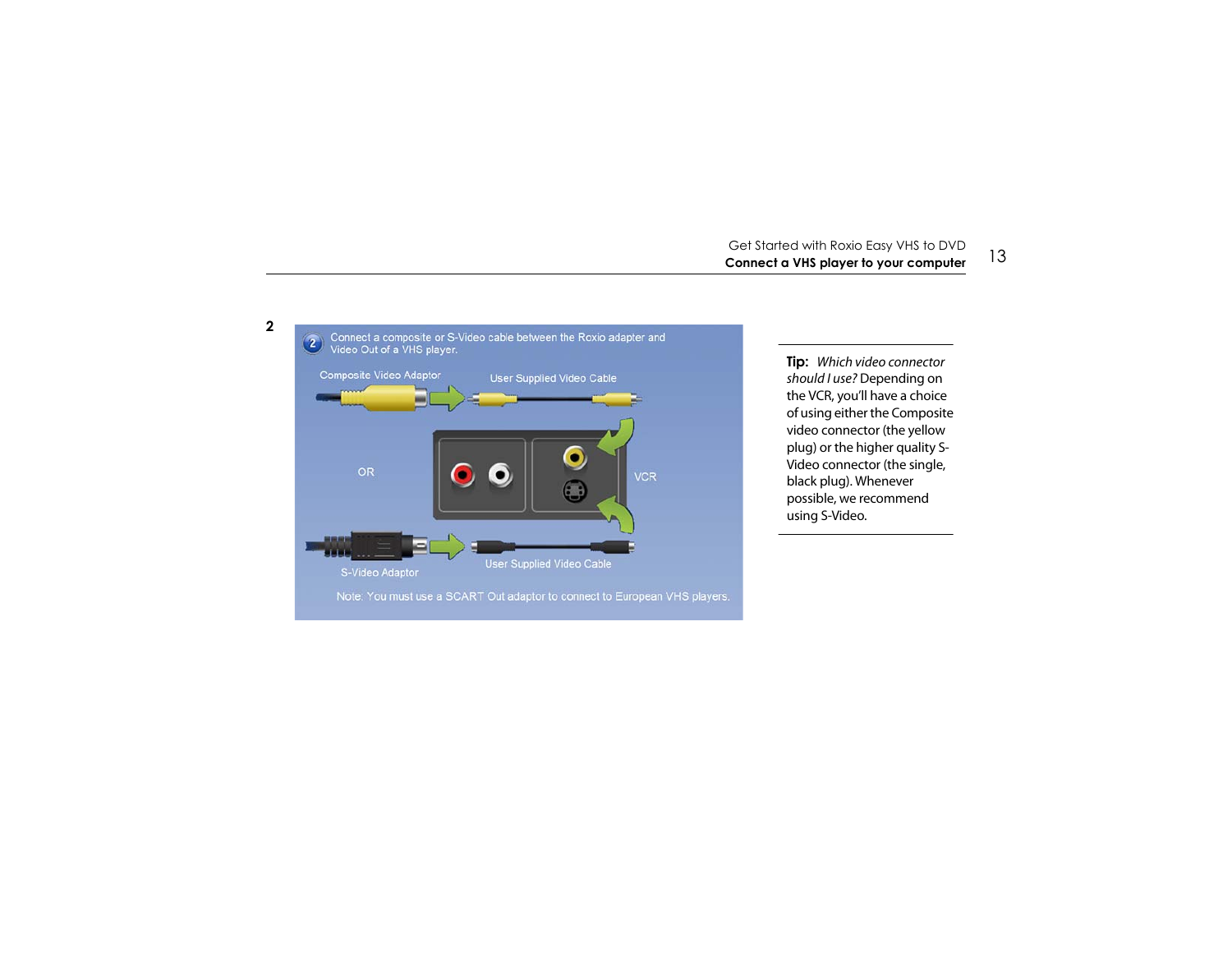

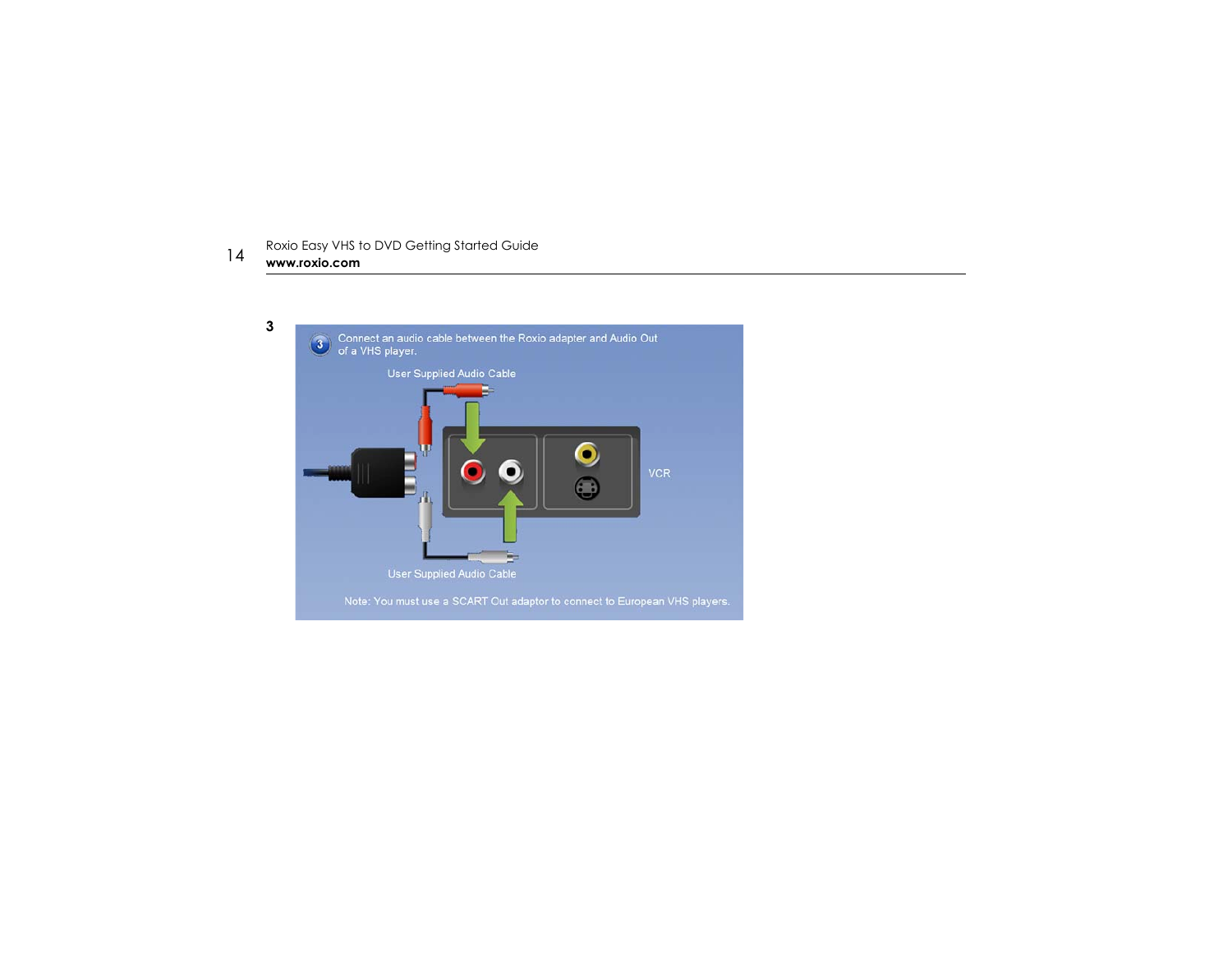#### <span id="page-14-0"></span>Convert VHS tapes with Easy VHS to DVD

Easy VHS to DVD can be used to convert VHS or other analog tapes directly to DVDs. You can also use it to create video clips from one or more VHS tapes and burn those clips to a DVD. This section of the guide describes the steps to accomplish these typical tasks:

- ■**Project 1**: Transfer a single VHS tape to a DVD.
- ■**Project 2**: Burn multiple video clips to a DVD and create a menu.

Let's get started.

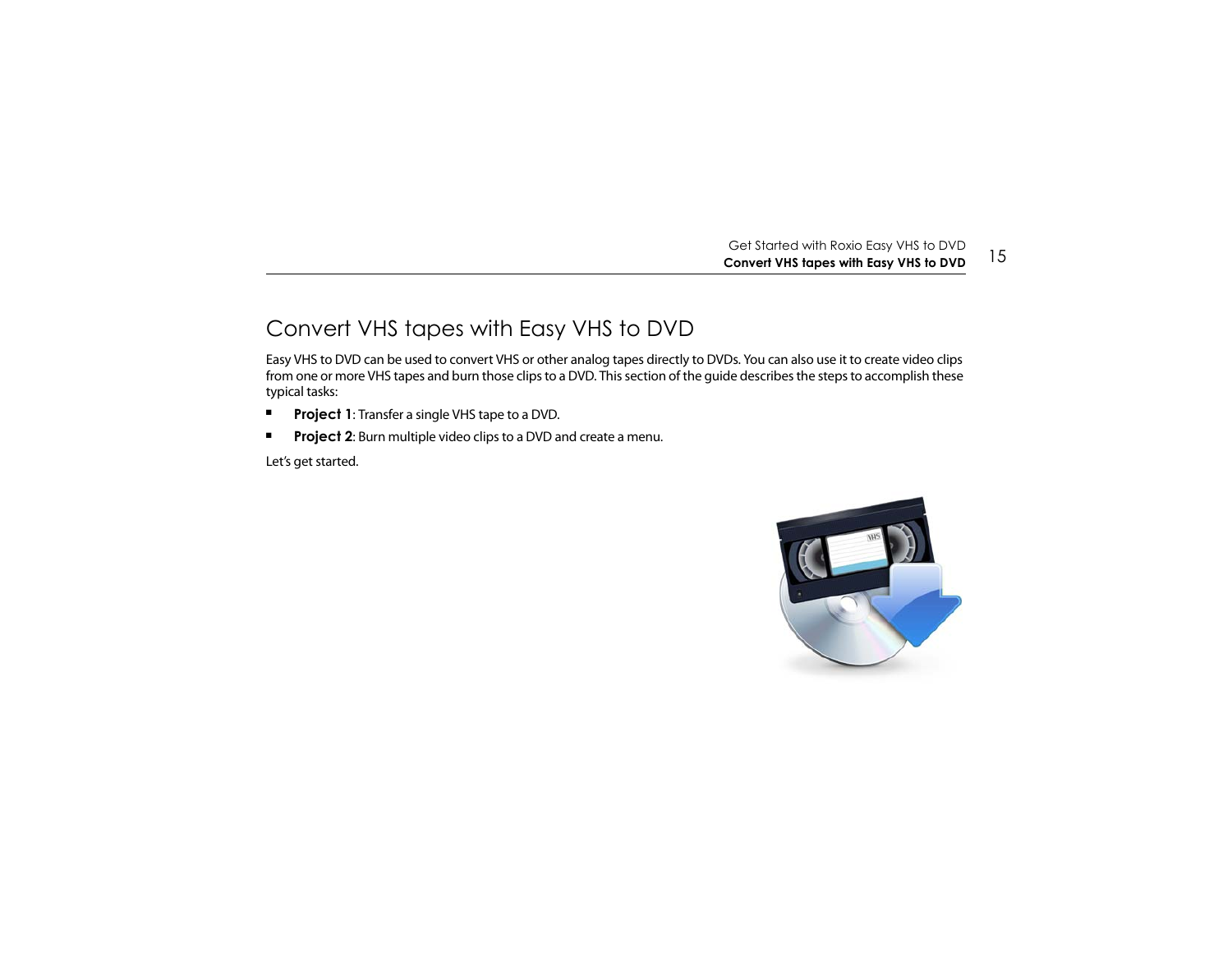## <span id="page-15-0"></span>Transfer a single VHS tape to a DVD

**1**Start Easy VHS to DVD by double-clicking the Easy VHS to DVD icon **CO** on your computer desktop.

**2**Click **Record DVD**.



- **3**Insert your VHS tape.
- **4**Fast-forward or rewind the tape to the position where you want to begin recording.
- **5**Press the **Play** button on your VCR.

The video appears in the Easy VHS to DVD preview window.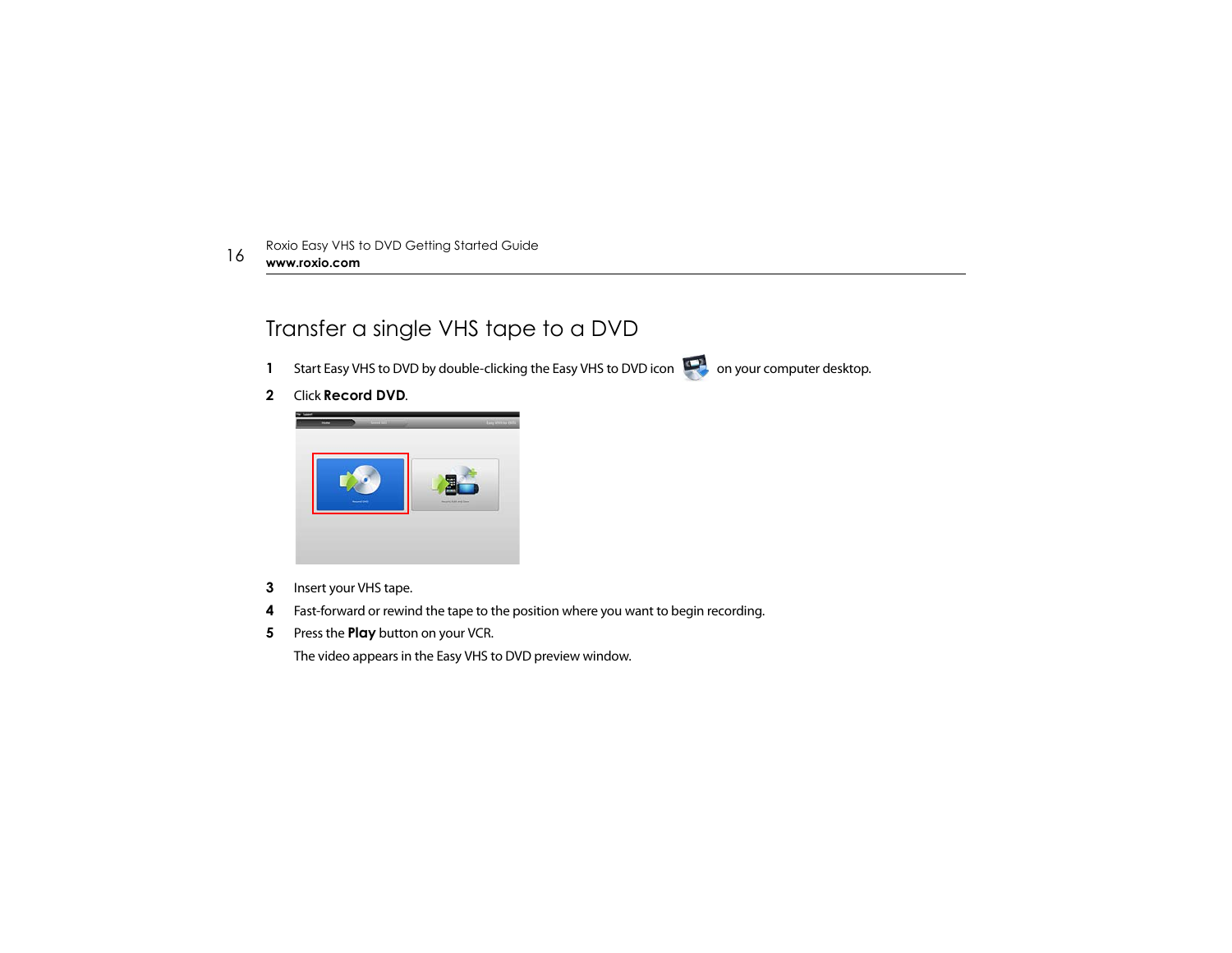**6**Adjust the volume, if necessary, using the **Playback Level** control.



**7** Adjust the audio recording level, if necessary, by moving the **Adjust Recording Level** slider left or right. The recording meter should barely reach the red area when the loudest portion of the tape is played.

| Adjust Recording Level: | $\equiv$ |  |
|-------------------------|----------|--|
|                         |          |  |

- **8**Give your DVD a title.
- **9**Select the disc drive you will use to burn the DVD.

| Select a Destination Drive |  |
|----------------------------|--|
| D:\ BD-RW                  |  |
| DVD-R (4.7GB)              |  |

- **10** Insert a blank disc into the drive you selected in the previous step.
- **11**Select a Quality level. Choose a setting that accommodates the total amount of video you plan to record on this disc.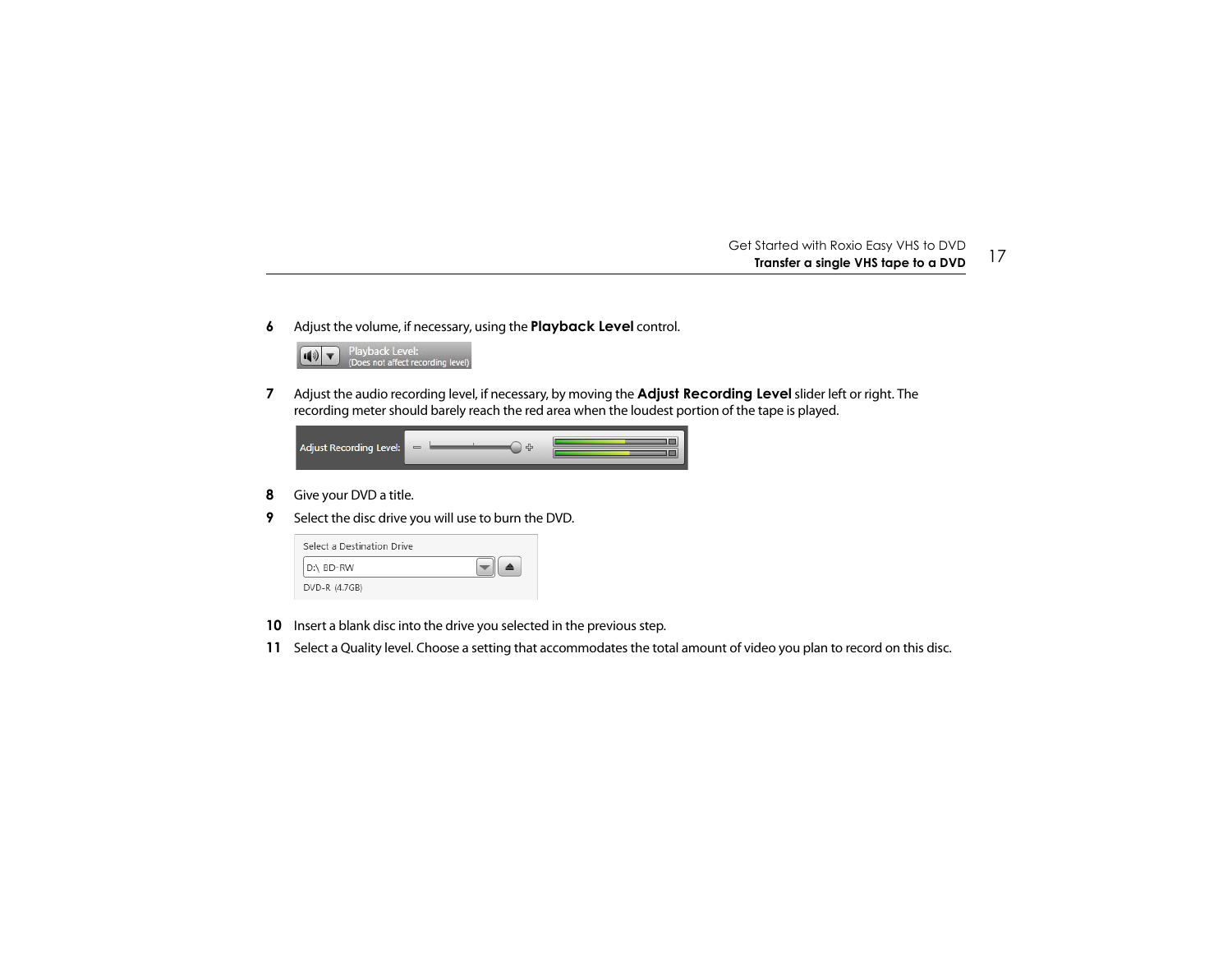| Quality:                                                   |                     |
|------------------------------------------------------------|---------------------|
| Longest Play Time<br>Estimated Play Time: 1 hr 0 min 0 sec | <b>Best Ouality</b> |

- **Optional**: Set the recording duration. If you know the exact duration of the current video, just type it in. If not, enter an approximate value that you know to be slightly longer than the video duration.
- Use the controls on your VCR to return the tape to the correct starting position.
- Click the **Start Recording** button on Easy VHS to DVD.



 If you set a recording duration, Easy VHS to DVD will stop recording automatically. If not, click the **Stop recording**  button when you reach the end of your tape.



When the recording process is complete, eject your new video disc if it does not eject automatically.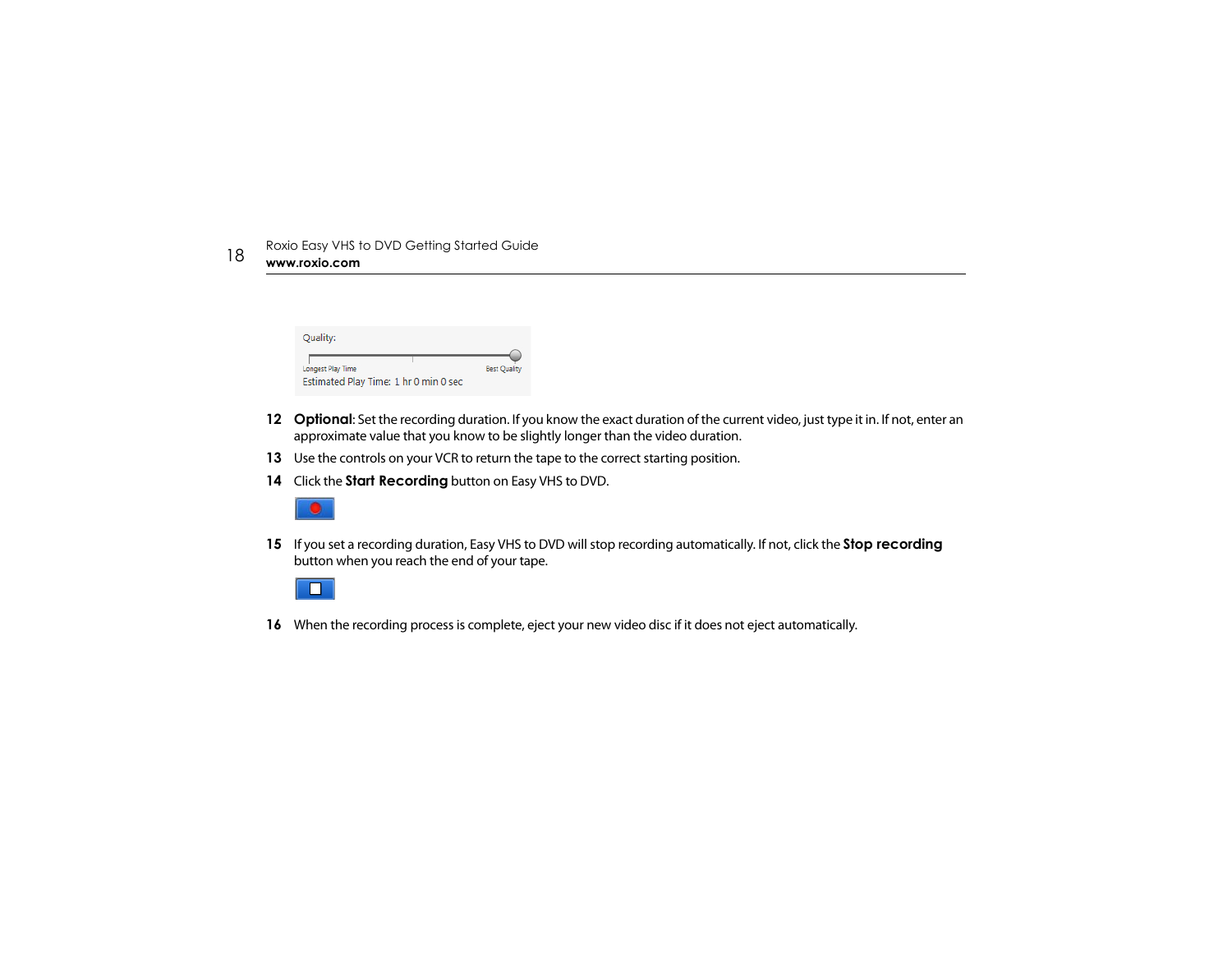#### <span id="page-18-0"></span>Transfer multiple video clips to one DVD and create a menu

- **1**Start Easy VHS to DVD by double-clicking the Easy VHS to DVD icon **CO** on your computer desktop.
- **2**Click **Record, Edit and Save**.



- **3**Click **Start a new project**.
- **4**Insert your first VHS tape. Fast-forward or rewind the tape to the position where you want to begin recording.
- **5**Give your recording a title.
- **6 Optional**: Set the recording duration. If you know the exact duration of the current video, just type it in. If not, enter an approximate value that you know to be slightly longer than the video duration.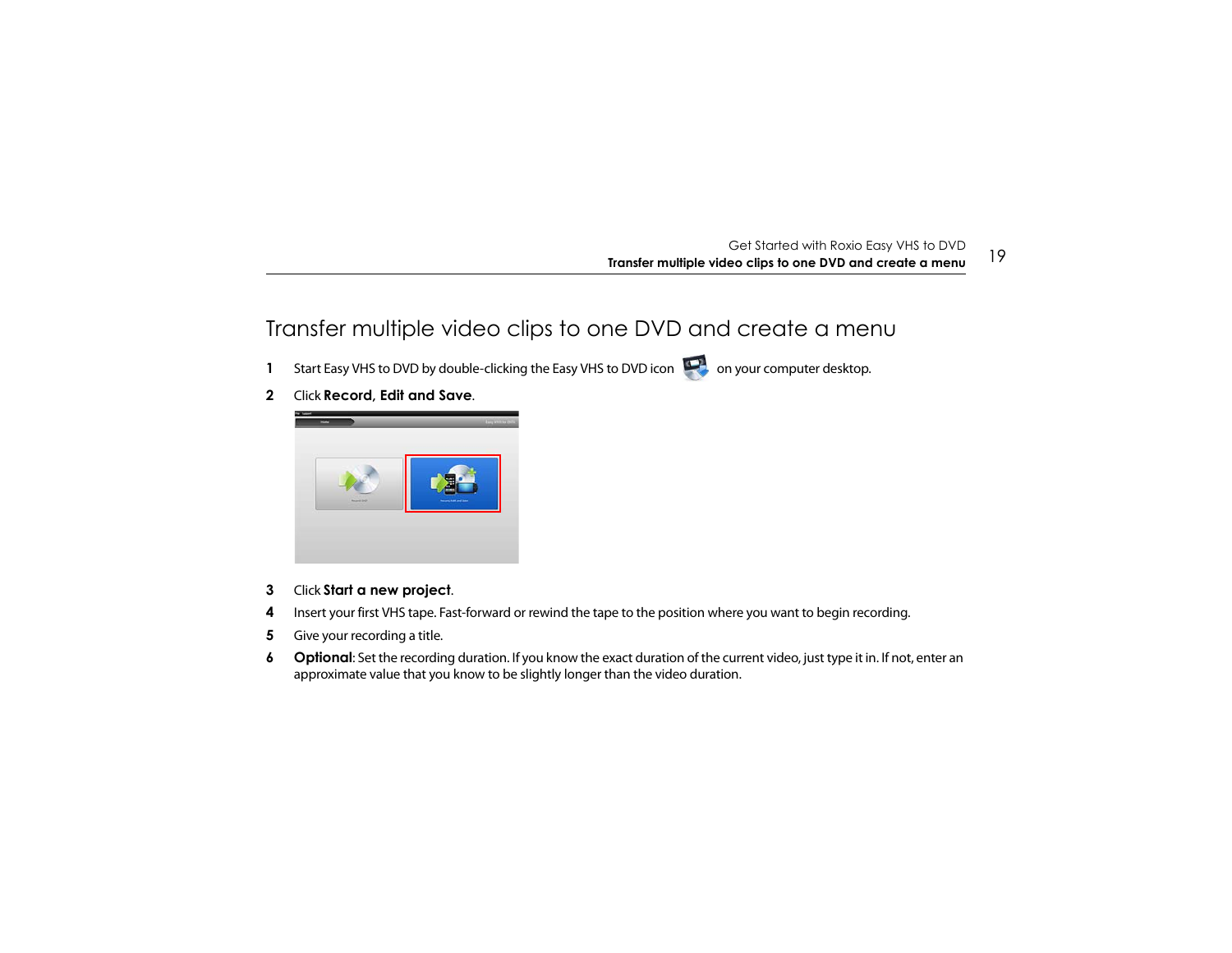**7**Press the **Play** button on your VCR.

The video appears in the Easy VHS to DVD preview window.

**8**Click the **Record** button.



**9** If you set a recording duration, Easy VHS to DVD will stop recording automatically. If not, click the **Stop** button when you are done recording.



Your video appears in the video list. Now you are ready to record the next clip.

- <span id="page-19-0"></span>**10** Click **Record Video**.
- **11**Insert the next tape in your VCR, or reset the current tape to the desired starting position.
- **12**Give this recording a title.
- **13 Optional**: Set the recording duration.
- **14** Click the **Record** button.
- <span id="page-19-1"></span>**15** If you set a recording duration, Easy VHS to DVD will stop recording automatically. If not, click the **Stop** button when you reach the end of your recording.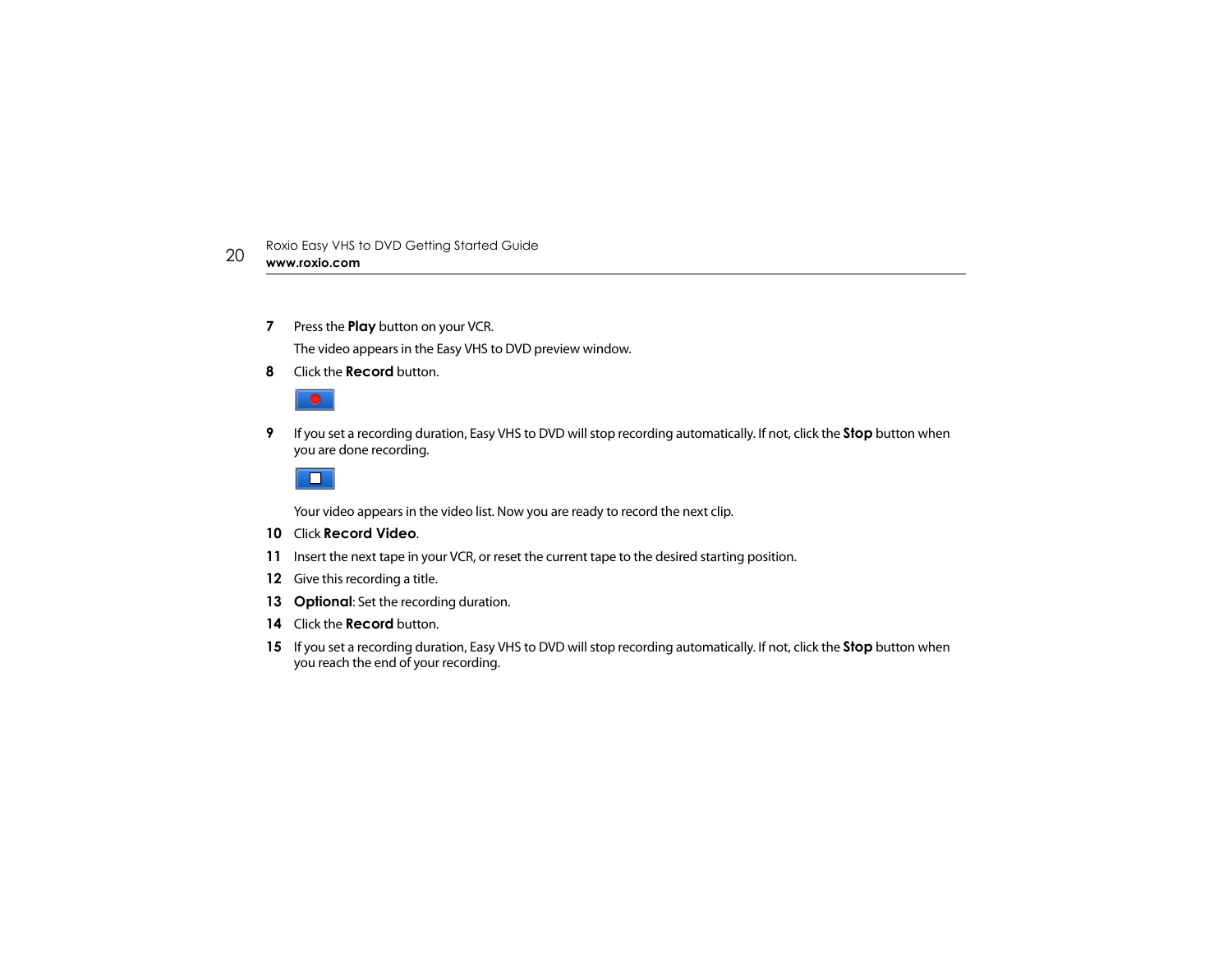Each clip you record appears in the video list. Now you are ready to record the next clip.

- **16** Repeat [Step](#page-19-0) 10 to [Step](#page-19-1) 15 for each clip you wish to record.
- **17** After recording your final clip, review the video list. Use the **Remove** buttons to delete any clips you do not want to keep.
- **18** Click the **Ready to Export** button.



A list of devices and settings appears.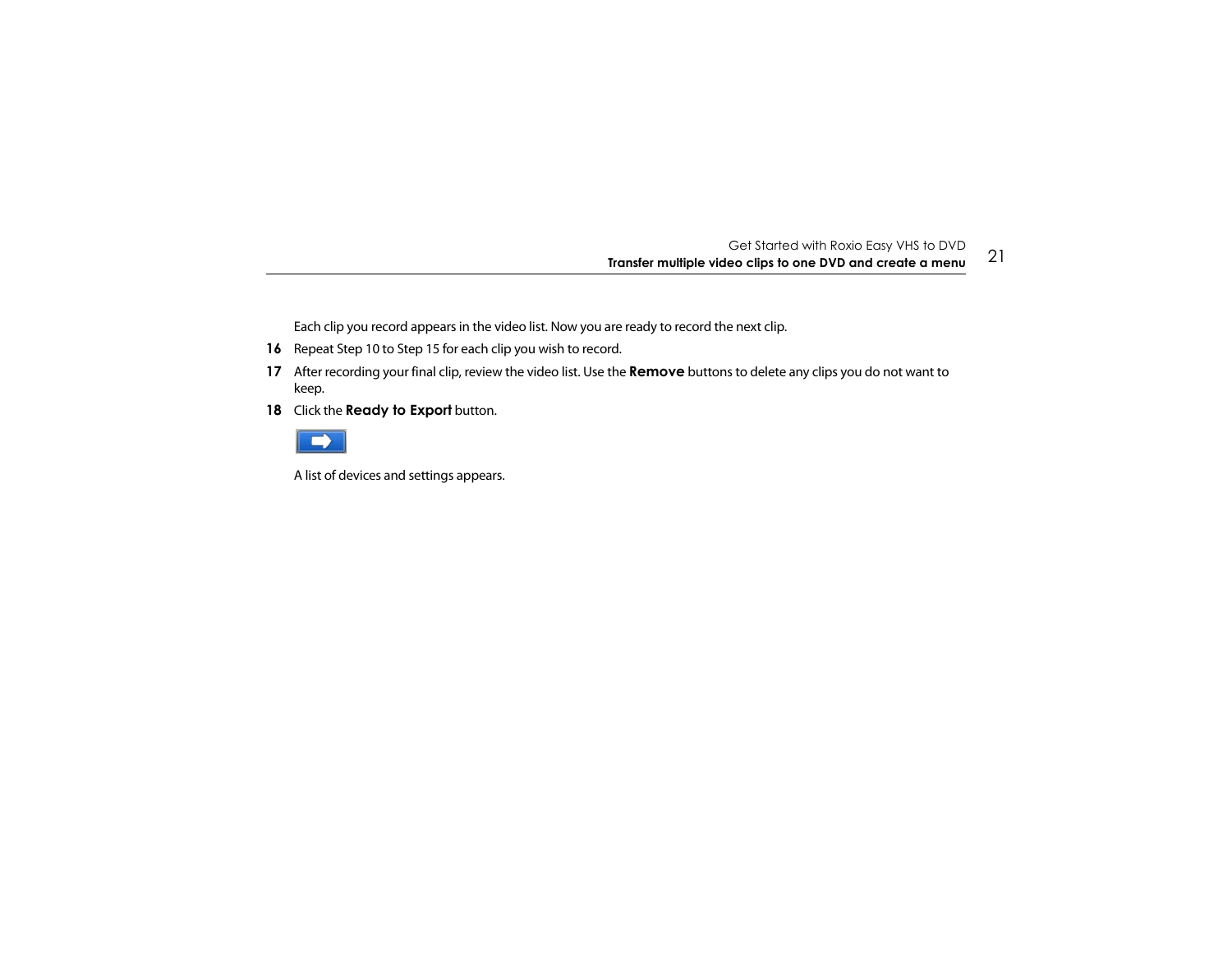- **19**Select **DVD** from the list of devices.
- **20** Select a Destination Drive, and insert a blank DVD.
- **21**Enter a DVD Title.
- **22**Select **Add Menu**.
- **23**Click **Change Menu** to choose a menu style.
- **24 Optional**: You may change the menu's aspectratio to widescreen (16:9) by selecting **File** <sup>&</sup>gt; **Preferences**.
- **25 Optional (in Easy VHS to DVD Plus only):**  Click the **Link** buttons between clips to link several videos into a single video. Add transition effects such as wipes and dissolves.
- **26 Optional (in Easy VHS to DVD Plus only)**: Click the **Split Movie** button to split a video that is too long to fit on a single disc into two parts. Each part will be burned to a separate disc.
- **27** Click the **Burn** button.

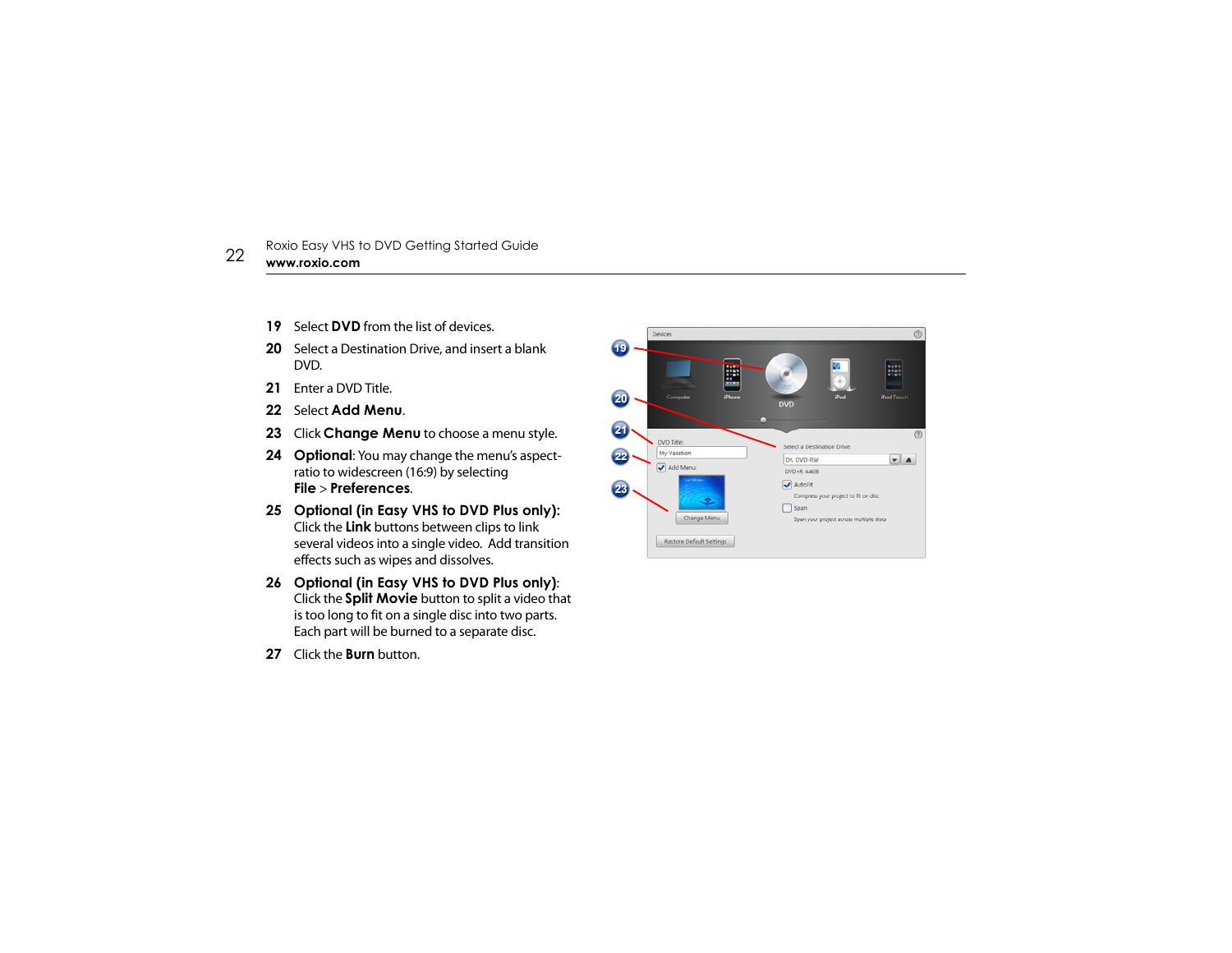#### <span id="page-22-0"></span>Convert LPs or audio tapes with Sound Editor

#### **To convert LPs or audio tapes to digital music files:**

- **1** Connect a stereo receiver to your computer using the Roxio Video Capture USB device.
- **2** Launch Sound Editor by double-clicking its desktop icon.
- **3** Once Sound Editor opens, click **Record Audio**. The Record Audio dialog opens.

| Ele Edit View Eley Tools<br><b>Add to Project</b> | Help<br>A Clip Editor                | <b>Recording Level:</b><br>$\blacksquare$<br>u     |
|---------------------------------------------------|--------------------------------------|----------------------------------------------------|
| Add Audio File                                    | 4 4 4 5plt Dip TO Lt A Fac<br>Tracks | $+$ Ado<br>ф<br>田鬼<br>$\mathbf{r}$<br>RE           |
| <b>ANGELIA BAN</b>                                |                                      | C Record Internet Audio - Separate Tracks          |
| Record Audio                                      |                                      | · Record Internet Audio - One Track                |
| $\sim$                                            | Left                                 | Options                                            |
| <b>Phy Export Current Clip</b>                    |                                      | Tracks recorded: 0                                 |
| Export Mix                                        |                                      | Record<br>Time recorded: 0 min 0 sec               |
| Export Tracks/Clips                               |                                      | <b>M</b> Stop<br>Time left on drive: 2330 h 46 min |
| <b>AS</b> Bum Audio CD                            |                                      | 4 Add Track Separator                              |
|                                                   | Right                                | Done.<br><b>Help</b><br>$\bullet$ -                |
| <b>Project View</b><br><b>El Clips</b>            |                                      |                                                    |
| No client<br><b>El Tracks</b>                     |                                      |                                                    |
| No tracks                                         | Volumn                               |                                                    |
|                                                   | Balance                              |                                                    |
|                                                   | Effects                              |                                                    |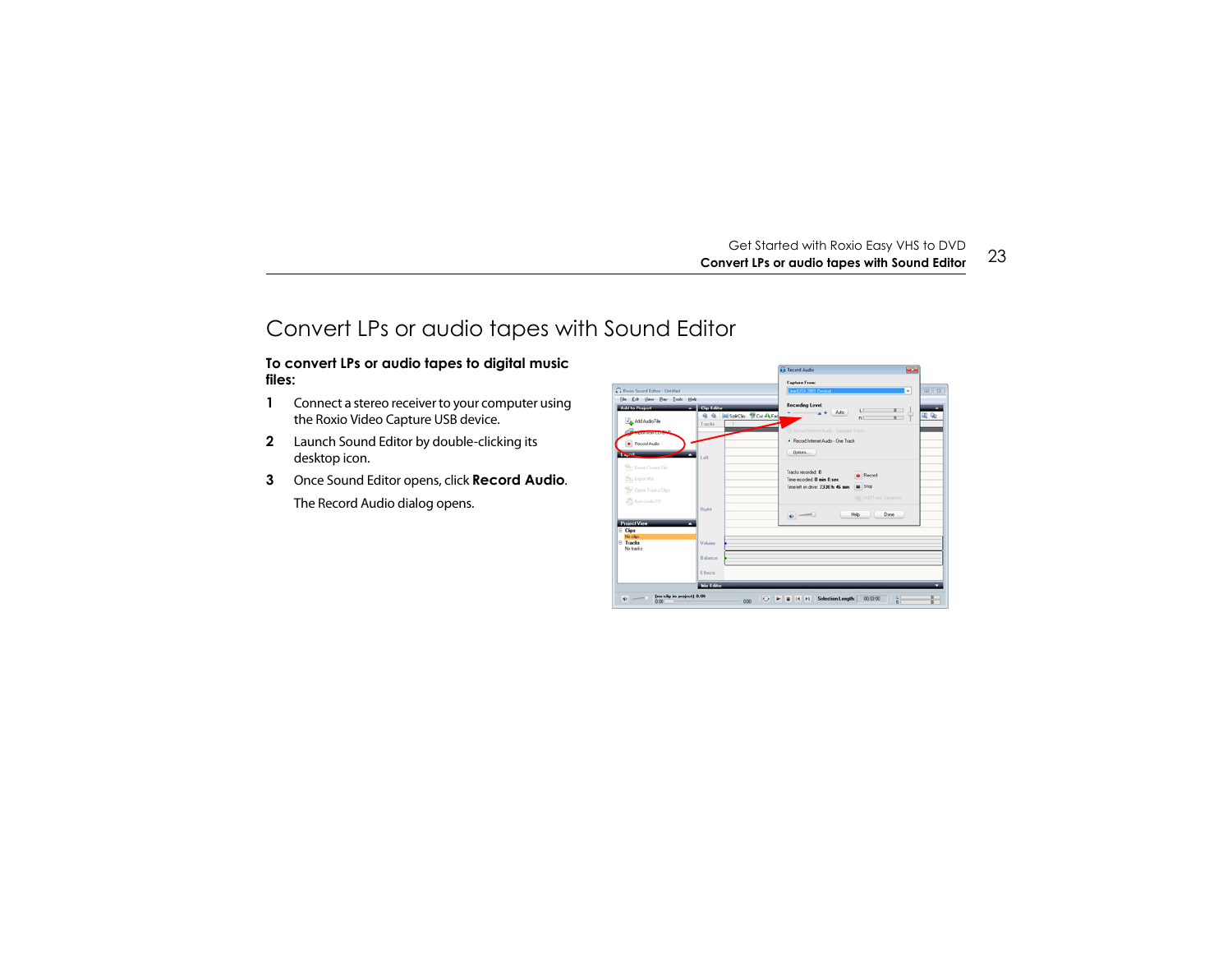

- **4** In the Capture From drop-down menu, select **Line (Roxio Video Capture USB)**.
- **5** To optimize the recording volume, play a loud portion of your LP or tape and click **Auto**.
- **6** If this is your first time converting an LP or tape, we suggest that you click **Options**. Here you can select:
	- ■a destination for your files
	- ■file format and quality settings
	- ■ the length of silence needed before a new clip is created
- **7** Reset your LP or tape to the desired starting position.
- **8**Start playing the LP or tape.
- **9**On the Record Audio dialog, click **Record**.
- **10**When you are done recording, click **Stop**.

| Record Audio                                              |  |
|-----------------------------------------------------------|--|
| Capture From: -                                           |  |
| Line (Roxio Video Capture USB)<br>$\overline{\mathbf{v}}$ |  |
| <b>Recording Level:</b><br>Auto<br>$\rightarrow +$<br>R   |  |
| Record Internet Audio - Separate Tracks                   |  |
| · Record Internet Audio - One Track                       |  |
| Options                                                   |  |
| Tracks recorded: 0                                        |  |
| Record<br>Time recorded: 0 min 0 sec.                     |  |
| Stop-<br>Time left on drive: 2330 h 22 min                |  |
| 1段 Add Track Separator                                    |  |
| Help<br>Done<br>$\blacklozenge$                           |  |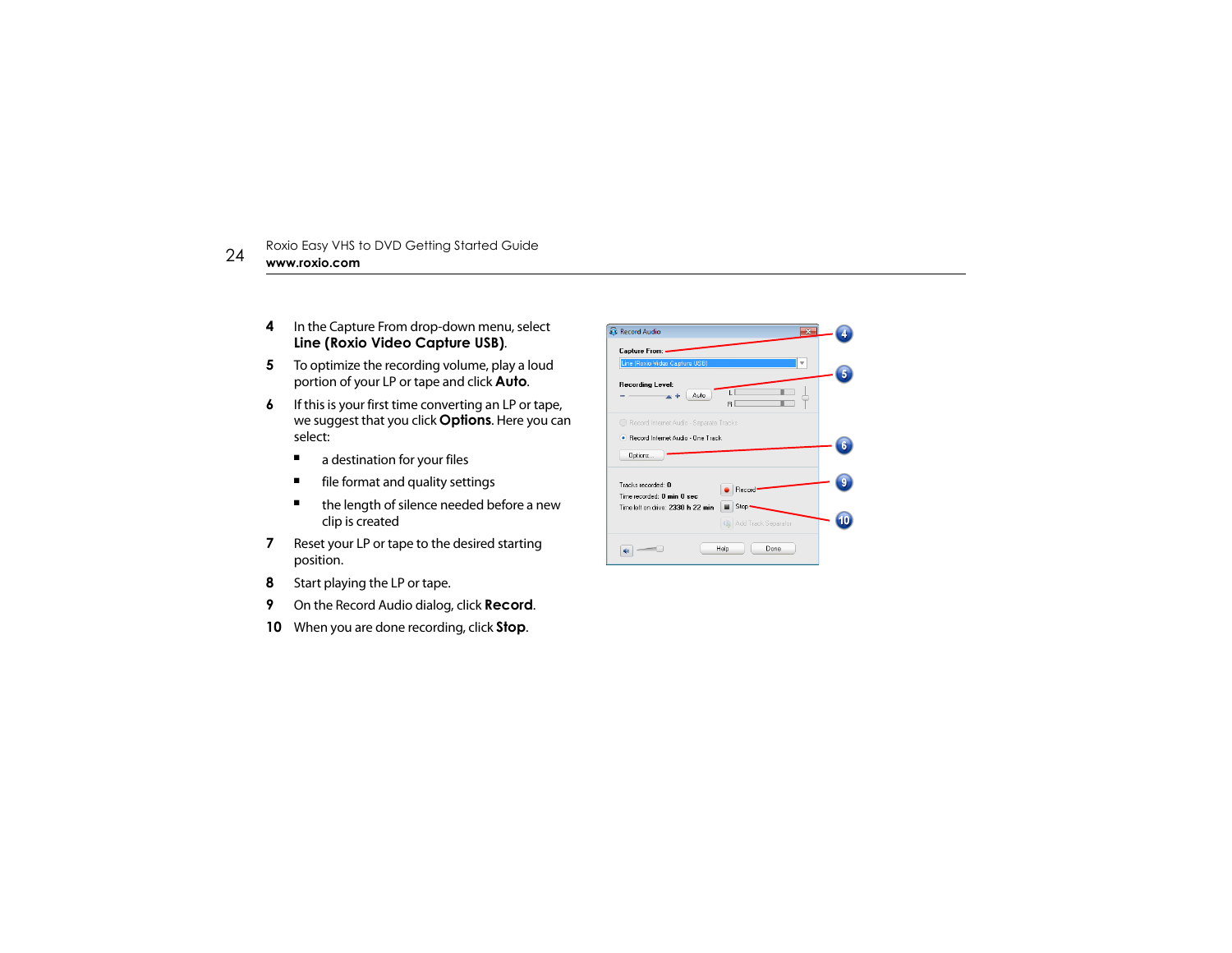#### <span id="page-24-0"></span>Enhance audio with Sound Editor

- **1** If your project is already open in Sound Editor, skip to Step 3. If not, click **Add Audio File**. Media Selector opens.
- **2** Use Media Selector to navigate to the audio file you want to enhance. Click **OK** to open the project in Sound Editor.
- **3** Under Project View, select the clip you would like to enhance.
- **4**Click **Clean up Audio.**

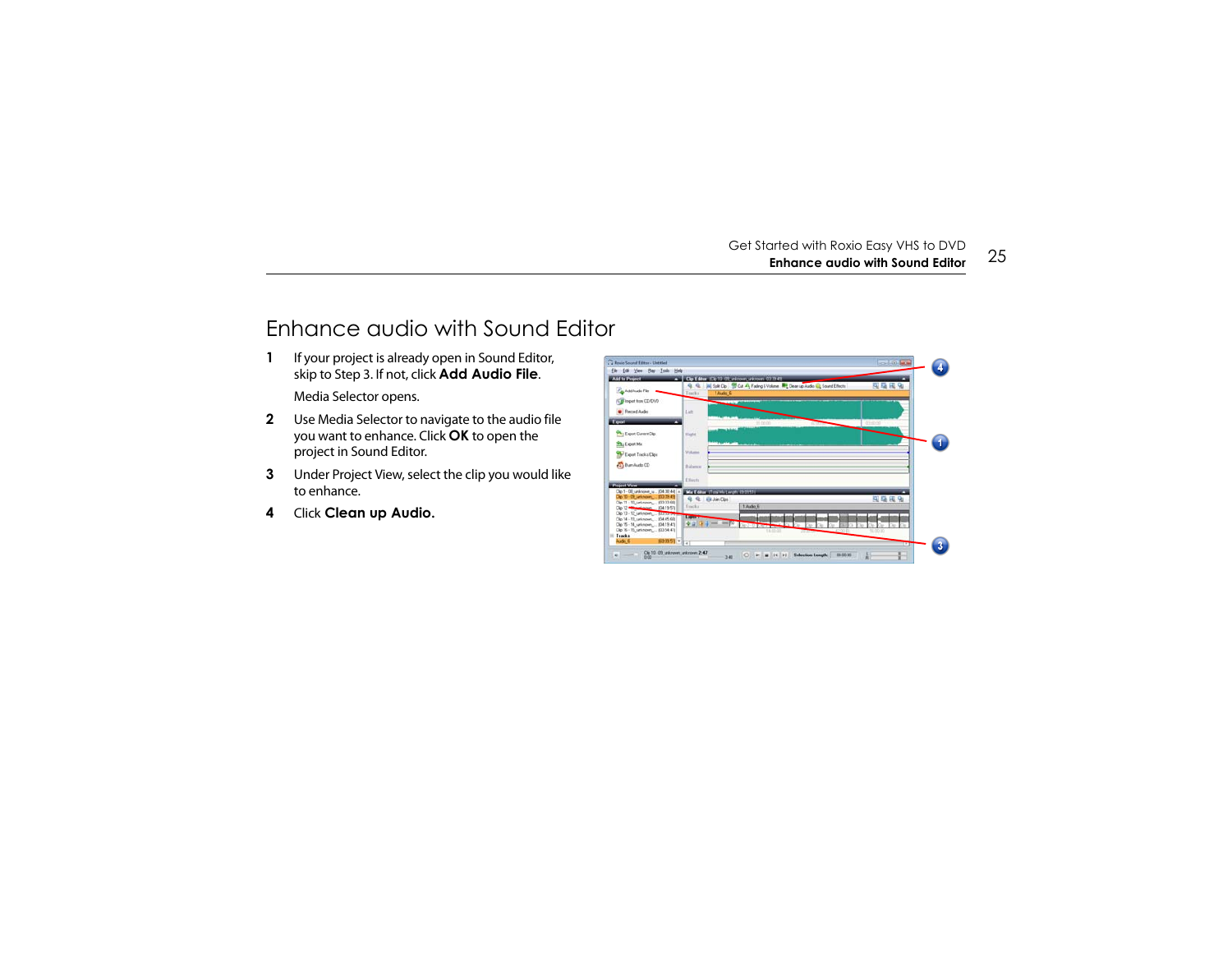

- **5** Choose one of the following tools and adjust the settings as desired:
	- ■ **Clean:** Helps remove noise typically found in recordings from vinyl records. Apply settings in any one or more of the following areas:
	- ■ **Enhancer:** Lets you enhance the bass and brighten the sound.
	- ■ **Equalizer:** Lets you boost or cut the amplitude (volume) for 10 bands of sound frequencies. You can also choose from one of several presets.

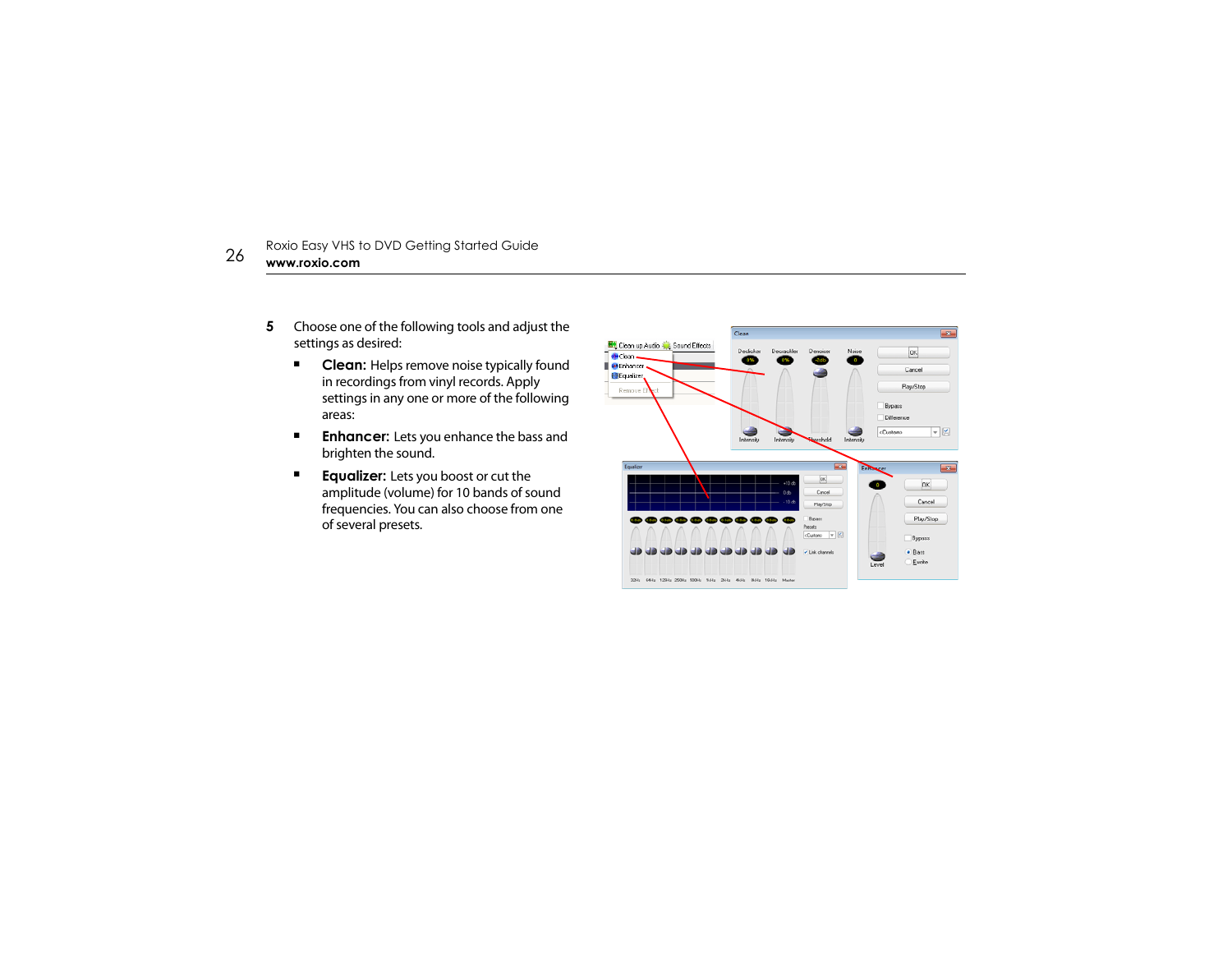#### <span id="page-26-0"></span>Create an audio CD with Sound Editor

Once you have recorded an LP or tape and enhanced the sound, you can use Sound Editor to add audio tags and burn an audio CD. Here's how:

- **1**Open your recording project in Sound Editor.
- **2**Click **Burn Audio CD**.

The Burn Audio CD dialog opens.